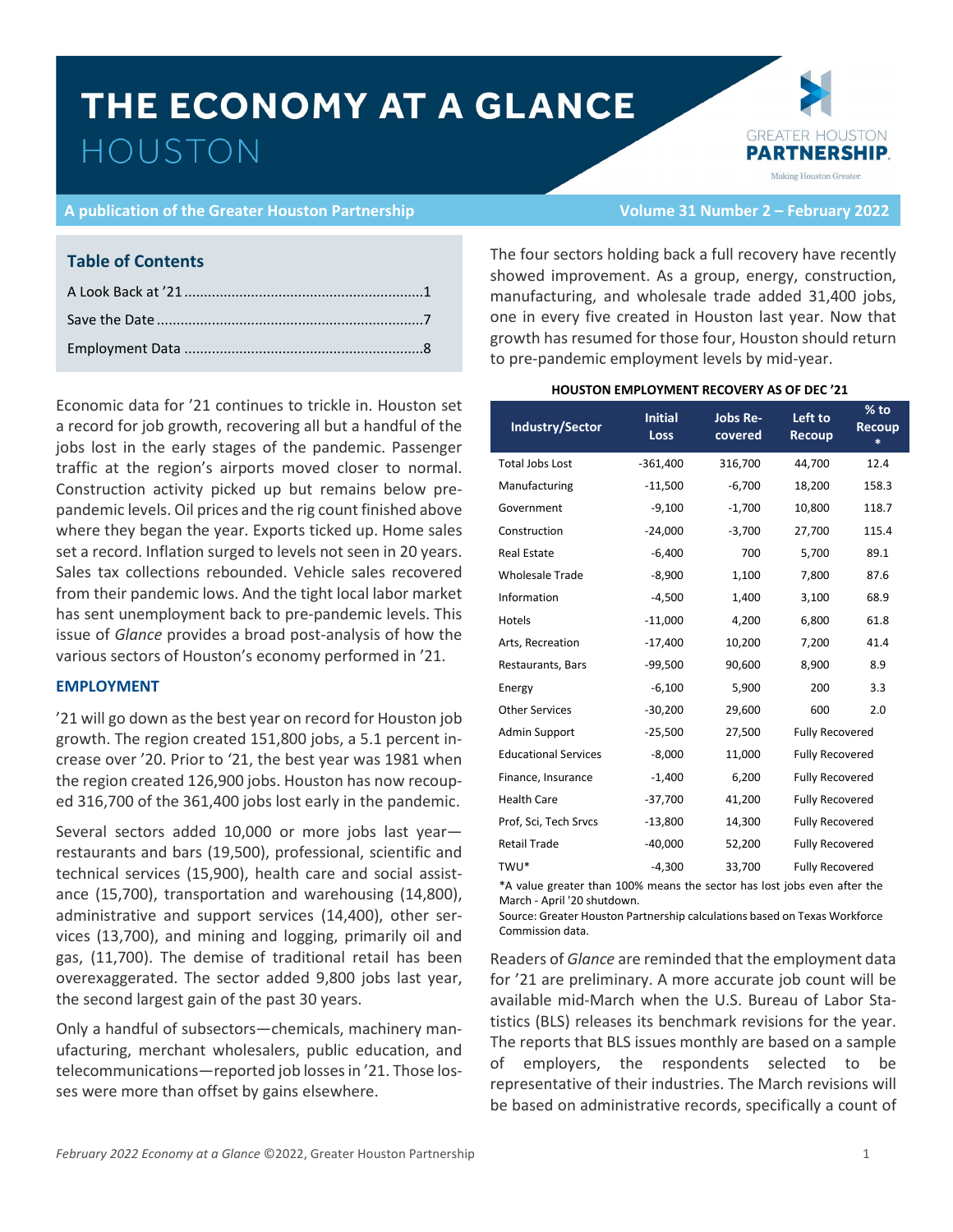employees covered by unemployment insurance at every firm in the U.S. This method, though cumbersome to collect and analyze, provides a more accurate picture of the year's gains and losses.

The revisions could be substantial. BLS has been off by as many as 50,000 jobs in the past. Reductions of that magnitude are highly unlikely this time, but one shouldn't be surprised if BLS overestimated local job growth. The Federal Reserve Bank of Dallas, using data from the Quarterly Census of Employment and Wages (QCEW), estimates Houston created 131,400 jobs in '21. That would still set a record for job growth in Houston. And coming after one of the worst downturns in the region's history, it would underscore the overall resiliency of the Houston economy.

A potential drag on Houston's growth in '22 will be its labor force. Employers can't find enough workers to fill all their open positions. CEOs, hiring managers, and business owners lament that they could build, manufacture, and sell more if they could hire more workers. If Houston can expand its workforce through in-migration, residents coming out of retirement, or dropouts re-entering the job market, employment growth could exceed the 75,500 in the [Partnership's forecast for](https://www.houston.org/sites/default/files/2021-12/Employment%20Forecast_2021_Final%20(3).pdf) '22.







Several external factors could impact growth in '22 as well. Expectations that the Federal Reserve will raise interest rates four to six times this year have already created volatility in financial markets. Higher rates may force firms to rethink investment and staffing decisions. Concerns over inflation have already begun to affect consumer confidence. A Russian invasion of Ukraine or a flare-up in Chinese-Taiwanese tensions could disrupt the global growth. And don't rule out the possibility of yet another COVID wave. For now, though, Houston's outlook remains robust.

# **AVIATION**

The Houston Airport System (HAS) handled 45.0 million passengers in '21, nearly double the 22.3 million handled the year before but still well below the nearly 60 million passengers handled in '19.

Early in the pandemic, HAS traffic fell by over 95 percent. For the three most recent months in '21 for which data is available (October, November and December), traffic was only down 12 percent. Though the Omicron surge has slowed the recovery, passenger growth is expected to resume as soon as the current wave subsides.





Several factors have led to growth in traffic—pent-up leisure demand, robust domestic travel, flourishing travel to Mexico, and improving demand in long haul international markets.

HAS earned two major accolades in '21. William P. Hobby was the first airport in North America to earn a five-star rating from Skytrax. The London-based agency has rated airports on the quality of their products and services since 1999. Hobby was one of 16 airports in the world to receive a five-star rating. George Bush Intercontinental received a four-star rating for the fifth consecutive year.

#### **CHEMICALS**

Rail car loadings serve as a proxy for U.S. chemical production, much of which is concentrated on the Texas Gulf Coast. U.S. railroads handled 1.7 million chemical rail cars in '21, up 5.6 percent from '20.

Through the first 11 months of '21, chemical exports via the Houston/Galveston Customs District topped 22.3 million metric tons, a 4.9 percent increase over '20. Shipments

Source: Houston Airport System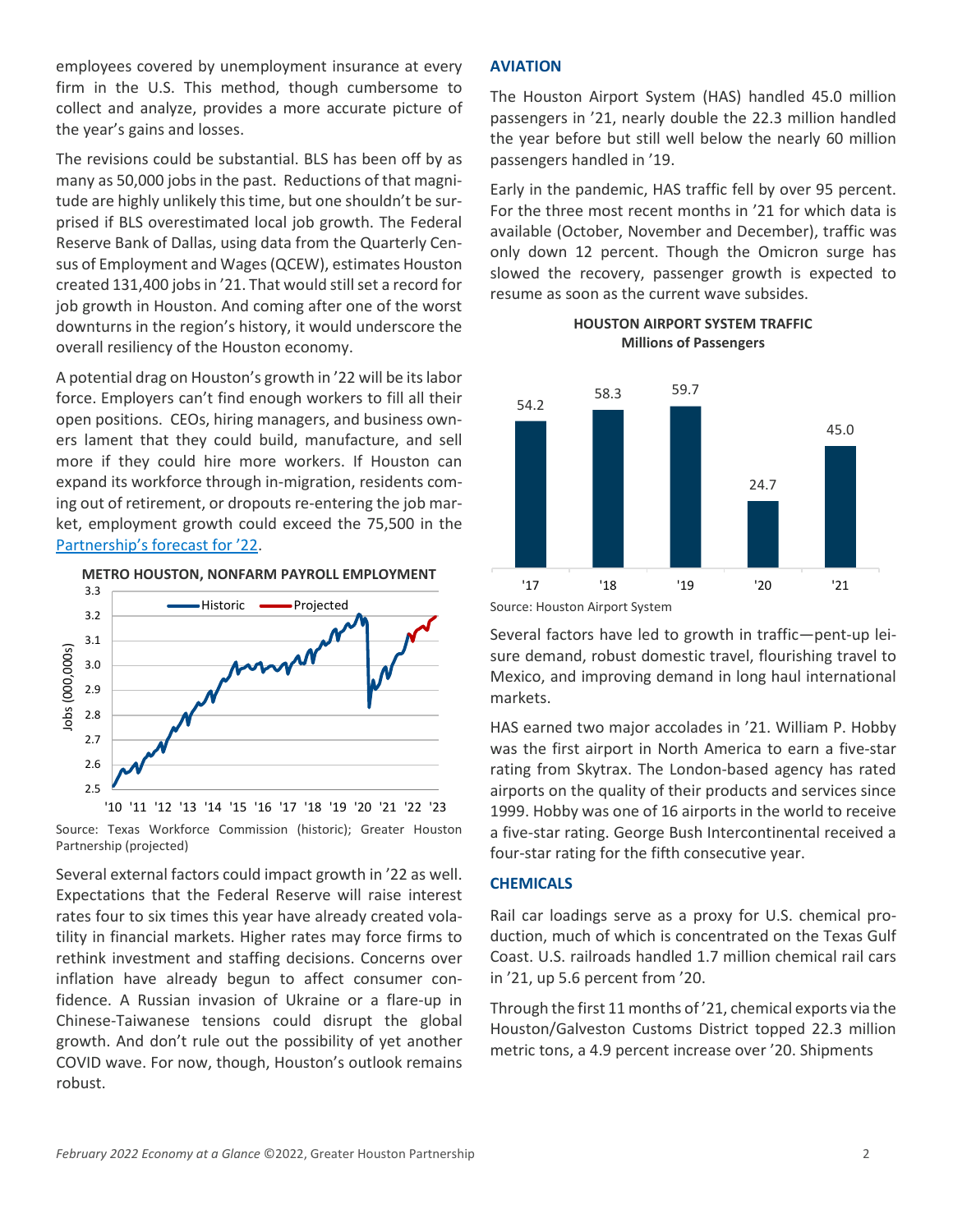rose despite damage caused to the industry during the February '21 freeze. Exports of plastics, however, fell from 8.3 to 6.0 million metric tons, the decline starting well before the freeze, which only made matters worse.

# **CONSTRUCTION**

Construction activity was mixed in '21. City building permits slipped but construction in the metro area rose. The city suffered a drop in commercial construction and renovation work. Residential construction plateaued but at an already high level. Overall, construction activity inside the city remains below pre-COVID levels.

# **CITY OF HOUSTON BUILDING PERMITS, \$ BILLIONS**

|                                            | '21 | '20 | '19 | '18 | '17 |  |
|--------------------------------------------|-----|-----|-----|-----|-----|--|
| Residential                                | 2.5 | 2.5 | 2.5 | 2.4 | 1.9 |  |
| Non-Residential                            | 1.4 | 1.7 | 1.9 | 1.2 | 1.3 |  |
| Alterations/Additions <sup>1</sup>         | 2.0 | 2.4 | 2.9 | 2.5 | 2.9 |  |
| Total                                      | 5.9 | 6.6 | 7.3 | 6.1 | 6.1 |  |
| 1 Includes residential and commercial work |     |     |     |     |     |  |

Source: City of Houston Permitting Center

The metro area also suffered from a drop in commercial work but benefitted from an increase in residential and non-building (i.e., infrastructure) construction. At the metro level, construction is nearing pre-pandemic levels.



## **METRO CONSTRUCTION CONTRACT AWARDS, BILLIONS**

Note: Dodge changes its reporting methodology '18 so comparisons with prior years are not available. Source: Dodge Data & Analytics

The outlook for '22:

- Colliers reports 16.7 million square feet (msf) of industrial space was under construction in Q4/21, up from 8.2 msf in Q4/20. Activity is likely to pick up given the strong demand for warehouse/distribution space.
- According to JLL, Houston had 2.0 msf of office space under construction in Q4/21, down from 3.1 msf in Q4/20. Office construction will remain weak until the sector's high vacancy rate begins to trend down.

NAI Partners reports 3.7 msf of retail space under construction in Q4/21, up from 3.2 msf in Q4/20. Strong population and job growth will spur the demand for additional retail space. Another 7.8 msf is proposed through '23.

# **ENERGY EXPLORATION**

The domestic rig count has yet to recover from the downturn which began in '19 and accelerated during the pandemic. After growing impatient waiting for promised returns, the capital markets cut off the flow of funds to the industry starting in '18, forcing exploration firms to live within their means. The drilling of new wells had to be financed from internal cash flow. That spurred a drop of 281 rigs. A collapse in oil prices, first led by a dispute between Russia and Saudi Arabia, then accelerated by the pandemic, culled another 561 rigs from the fleet. At the lowest point, only 244 rigs were working in the U.S.



# **U.S. ACTIVE RIG COUNT**

Source: Baker Hughes

The recovery has been slow, even with a surge in oil prices. In late January, the U.S. rig count operated at 55.8 percent of its '18 pre-Covid peak. Exploration budgets in '22 will be up 15-20 percent over last year, but a substantial amount of the increase will be eaten up by inflation and higher wages. The drilling industry also faces a shortage of skilled labor, a challenge it deals after every downturn as workers leave the oil patch for more stable employment elsewhere.

# **ENERGY PRICES**

Early in the pandemic, prices took a roller coaster dip but since May '20 they've trended up. In late January, West Texas Intermediate (WTI), the U.S. benchmark for light, sweet crude, traded at prices not seen since the fall of '14.

Strong U.S. economic growth, an increase in domestic air travel, a drawdown of U.S. inventories, a slower-thanexpected recovery in U.S. crude output, heightened geo-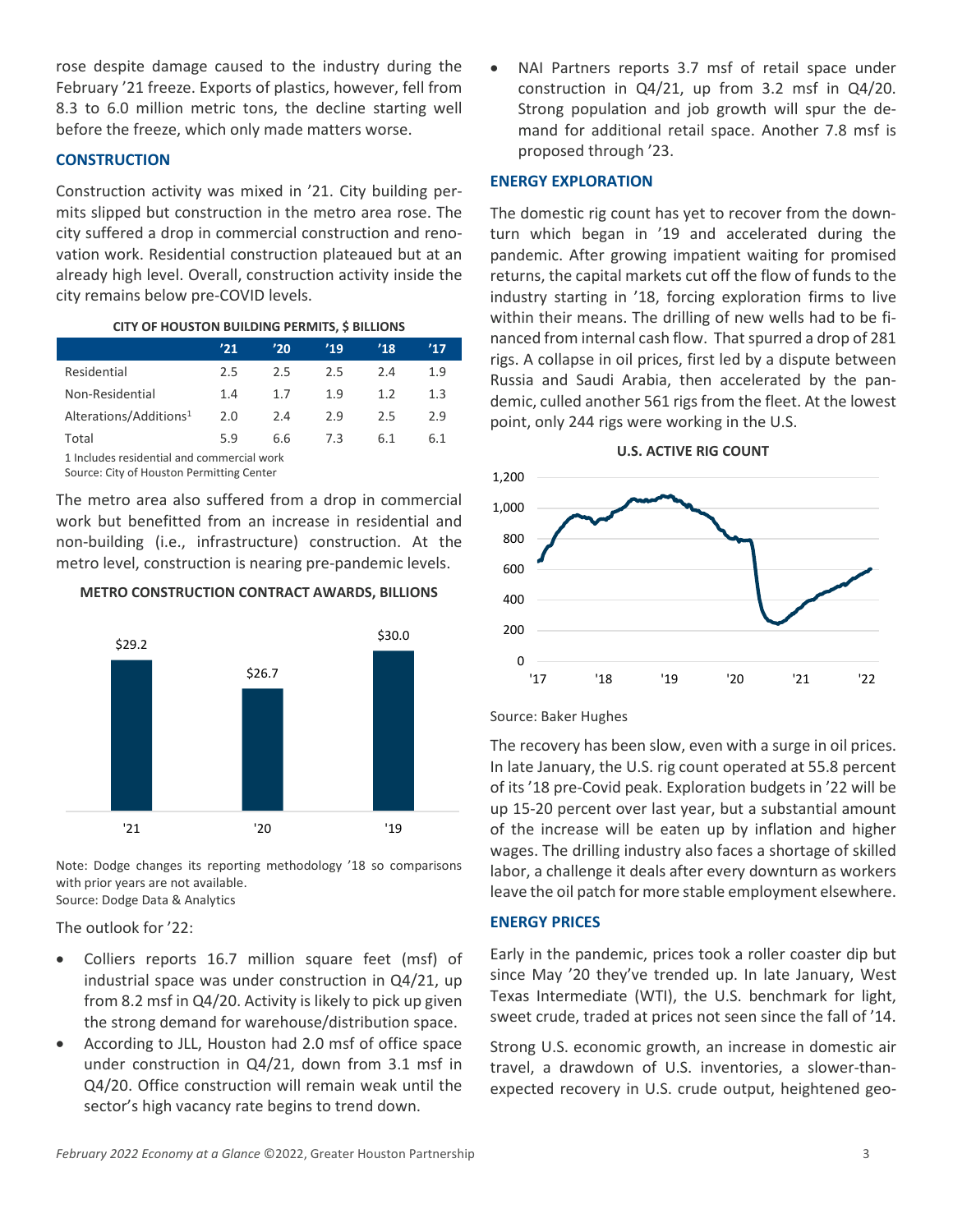political tensions, and doubts about OPEC's ability to increase production have driven the rebound in prices.

Forecasters call for crude to trade as high as \$100 per barrel this year. None of the forecasters call for crude to drop below \$70 per barrel. As a result, the domestic rig count, U.S. production, and Houston energy employment should all benefit.

**WEST TEXAS INTERMEDIATE SPOT PRICE, \$/BARREL**



Source: U.S. Energy Information Administration

#### **FOREIGN TRADE**

Customs district traffic is another sector for which year-end data is not available. In the first 11 months of '21, however, the Houston-Galveston Customs District exceeded that of same period the prior year in tonnage and value for both exports and imports.

#### **HOUSTON CUSTOMS DISTRICT TRAFFIC, NOVEMBER YTD**

|               | <b>Exports</b>  |                 |                 | <b>Imports</b>  |
|---------------|-----------------|-----------------|-----------------|-----------------|
|               | <b>Value</b>    | <b>Tonnage</b>  | <b>Value</b>    | <b>Tonnage</b>  |
|               | <b>Billions</b> | <b>Millions</b> | <b>Billions</b> | <b>Millions</b> |
| Nov '21 YTD   | \$153.1         | 248.5           | \$82.0          | 72.1            |
| Nov '20 YTD   | \$108.4         | 240.5           | \$58.0          | 70.0            |
| Dif '21 v '20 | 44.7            | 8.0             | \$24.0          | 2.2             |
| % Change      | 41.2%           | 3.3%            | 41.5%           | 2.9%            |

*Note: The Houston/Galveston Customs District includes the ports of Houston, Corpus Christi, Freeport, Galveston, Port Lavaca, Texas City, and Bush Intercontinental Airport. Source: WISERTrade*

'20 and '21 were opposite images of each other. '20 began well but slumped as the pandemic hit. '21 began poorly but gathered steam as people became vaccinated and the economy opened up. That explains why *tonnage* in '21 was barely up over '20. *Value* rose significantly because crude and refined products prices climbed in '21, raising the value of both imports and exports.

The main commodities that pass through the region were agricultural products, chemicals, crude, electrical equipment, industrial machinery, iron and steel, plastic, refined

*February 2022 Economy at a Glance* ©2022, Greater Houston Partnership 4

products and vehicles. As a group, these accounted for 90 percent of the tonnage and 85 percent of the value of cargos exported from Houston.

#### **HOME CONSTRUCTION**

The housing boom that began in '20 continued into '21. New home construction was at its strongest pace since before the Great Recession. Local builders broke ground on 41,619 homes in '21, second only to Dallas-Ft. Worth (55,038). At the end of December, nearly 20,000 homes were under construction in Houston, nearly double the level of five years ago.

#### **HOUSTON NEW HOME CONSTRUCTION ACTVITY**

|       | <b>Annual</b><br><b>Closings</b> | <b>Under Con-</b><br>struction | <b>Annual</b><br><b>Starts</b> | <b>VDL</b><br>Supply* |
|-------|----------------------------------|--------------------------------|--------------------------------|-----------------------|
| Q4/17 | 26,841                           | 9,968                          | 27,535                         | 20.5                  |
| Q4/18 | 28.126                           | 12,217                         | 30,301                         | 17.4                  |
| Q4/19 | 30,750                           | 11,310                         | 30,613                         | 17.5                  |
| Q4/20 | 34,451                           | 14.915                         | 36,545                         | 14.1                  |
| Q4/21 | 38.441                           | 19,340                         | 41,629                         | 11.2                  |

\* Months until the current inventory of lots will last based on current levels of home construction. Twenty months is a balanced market. Source: Zonda (formerly MetroStudy)

Several factors are driving demand—strong population growth, millennials entering the housing market, working from home instilling a desire for nicer surroundings, and low interest rates.

Most local builders started '22 with a strong backlog. Q1 will remain busy as buyers rush to close before interest rates rise. The Federal Reserve is reducing its purchases of mortgage-backed securities, which had also kept rates low.

According to John Burns Consulting, interest rates on a 30 year conventional mortgage have already jumped 100 basis points since January '21. That has raised the monthly payment on a \$350,000 home (median price in Houston) by \$190 over the past year. Factor in home appreciation, and the monthly mortgage payment rose 16.0 percent nationwide in '21. The firm anticipates payments rising another 17.0 percent in '22. This will eventually slow the demand for new homes, in turn price appreciation, and eventually construction activity.

# **HOME SALES**

Houston-area home sales set a record in '21. Prices continued to rise, closing the year well above where they started. And strong demand continues to draw down inventory and push up prices.

Closings totaled 130,990 in '21, up from 115,676 in '20 and well above 91,609 recorded five years ago ('17). The median price for a single-family re-sale rose from \$263,000 in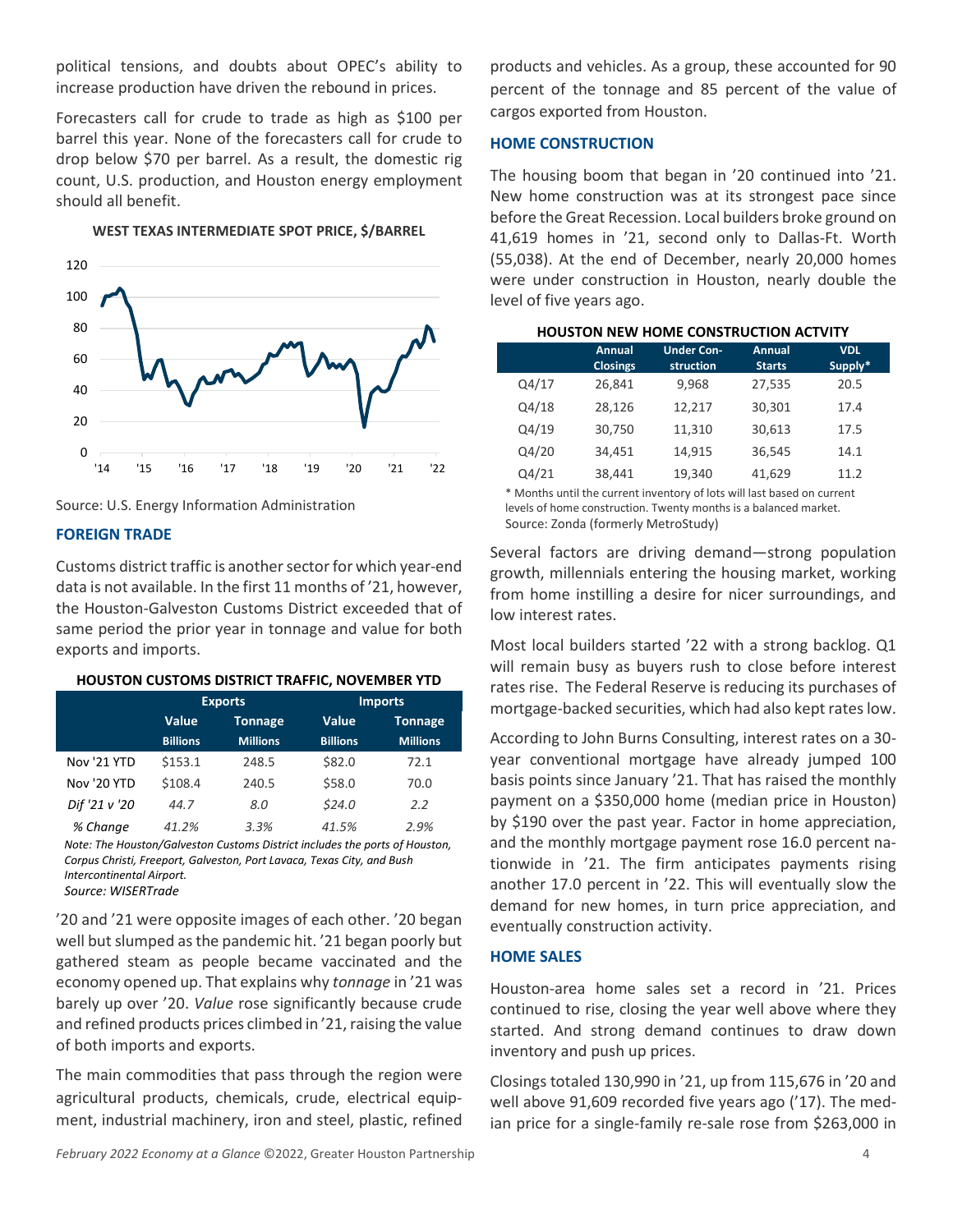January to a record \$319,000 in December. As the year ended, the Houston Association of Realtors had 22,496 active listings in its database, the lowest level in 20 years.

| <b>HOUSTON HOUSING MARKET, '21 vs '20</b> |  |  |  |  |
|-------------------------------------------|--|--|--|--|
|-------------------------------------------|--|--|--|--|

| <b>All Property Types</b>  |         |         |          |  |  |  |  |
|----------------------------|---------|---------|----------|--|--|--|--|
|                            | Dec '21 | Dec '20 | % Change |  |  |  |  |
| Sales                      | 131,041 | 115,676 | 13.3     |  |  |  |  |
| Volume (\$ Billions)       | 39.950  | 31.160  | 28.2     |  |  |  |  |
| <b>Active Listings</b>     | 131,041 | 115,676 | 13.3     |  |  |  |  |
| <b>Single-Family Homes</b> |         |         |          |  |  |  |  |
| Sales                      | 106,229 | 96,271  | 10.3     |  |  |  |  |
| Average Price (\$)         | 376,075 | 324,069 | 16.0     |  |  |  |  |
| Median Price (\$)          | 300,000 | 260,000 | 15.4     |  |  |  |  |
|                            |         |         |          |  |  |  |  |

Source: Source: Houston Association of REALTORS®

#### **INDUSTRIAL LEASING**

Industrial leasing activity totaled 40.1 million s.f. in '21, nearly 73.0 percent above the average volume of the past five years, according to JLL. Absorption, at 25.3 million s.f., also set a record. As a result, the industrial vacancy rate, which had been climbing since '18, has ratcheted down. The rate slipped to 7.7 percent in Q4/21, a drop from 9.4 percent in Q4/20.

Houston's industrial market is benefitting from an influx of population and new businesses. U-Haul recently announced that Texas led the nation in one-way rentals last year. Over the past three years  $('19 - '21)$ , the Partnership has identified nearly 700 companies that have announced plans to relocate or expand operations in Houston.

JLL expects demand to remain well ahead of supply in '22. Vacancies will continue to decline and lease rates increase. Houston's industrial market remains the healthiest of the commercial real estate sectors.



**HOUSTON INDUSTRIAL MARKET OVERVIEW**

# **INFLATION**

In '21, consumers endured the steepest inflation of the past 40 years. Nationally, prices shot up 7.0 percent from December '20 to December '21. The spread of the Omicron variant continues to disrupt supply chains, creating shortages of inputs for manufacturers and finished goods for merchants. Firms, desperate for workers, are bidding up wages. And consumers, flush with cash from three stimulus packages, have juiced demand for goods and services.

# **CHANGE IN PRICES, SELECTED CATEGORIES U.S. AVARGE, DEC '20 – DEC '21**

| <b>Category</b>                         | % Change |
|-----------------------------------------|----------|
| All items                               | 7.0      |
| Food                                    | 6.3      |
| Food at home                            | 6.5      |
| Food away from home                     | 6.0      |
| Energy                                  | 29.3     |
| Gasoline (all types)                    | 49.6     |
| Electricity                             | 6.3      |
| Apparel                                 | 5.8      |
| New vehicles                            | 11.8     |
| Used cars and trucks                    | 37.3     |
| Shelter                                 | 4.1      |
| Physicians' services                    | 4.3      |
| <b>Transportation services</b>          | 4.2      |
| Vehicle maintenance and repair          | 4.8      |
| Motor vehicle insurance                 | 4.1      |
| Airline fares                           | 1.4      |
| Source: U.S. Bureau of Labor Statistics |          |

The Federal Reserve will start raising interest rates in March to tamp down inflation, but rates of price increases are likely to continue through the end of this year and well into next.

#### **INITIAL CLAIMS FOR UNEMPLOYMENT BENEFITS**

Initial claims for unemployment benefits in Houston peaked in July of '20 and have declined since. The fall '21 surge of the Delta variant interrupted that downward trend but only briefly. In December '21, there were 22,000 fewer initial claims for benefits filed than in December '20.

At the national level, initial claims rose in January '22, a result of layoffs associated with the Omicron surge. The increase wasn't significant, though. That's been the case for Houston as well.

Initial claims serve as a proxy for layoffs. That so few claims are being filed suggests layoffs have fallen to a normal level. Layoff activity has fallen so low that the Partnership has halted tracking the metric/indicator.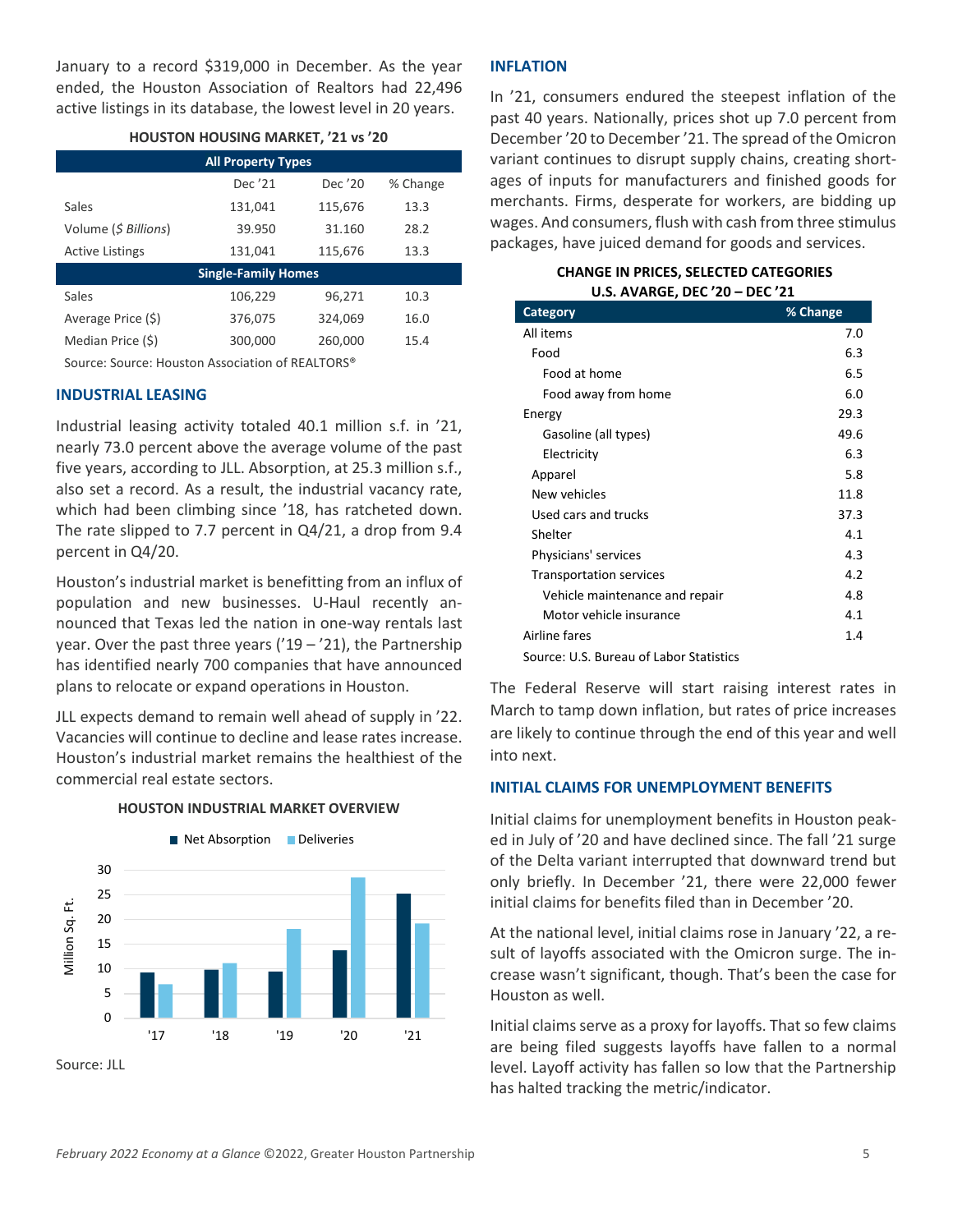The decline in initial claims also underscores the tightness of the labor market. Over the four-week period ending January 1, 2022, metro Houston averaged 3,600 claims per week, that's in line with the weekly average (3,640 claims) for all of calendar year '19.



**INITIAL CLAIMS FOR UNEMPLOYMENT BENEFITS FOUR-WEEK AVERAGE, METRO HOUSTON**

Source: Texas Workforce Commission

#### **MULTIFAMILY**

Houston set a record for multifamily absorption in '21, leasing more apartments than the market had absorbed in the previous three years combined. Strong demand has driven up rents across all property classes, with average Class A rates up 17.7 percent over the year, Class B rates up 14.1 percent and Class C rates up 6.1 percent. Several factors are driving the rent hikes—population growth, job growth, and would-be homeowners being priced out of the market. Rents are likely to continue rising in '22.

#### **HOUSTON MULTIFAMILY MARKET FUNDAMENTALS**

|                     | '19    | '20    | '21    | '22F   |
|---------------------|--------|--------|--------|--------|
| New Units           | 17.095 | 21.781 | 17,726 | 15,000 |
| Absorption          | 14.542 | 11.637 | 37,308 | 16,000 |
| Total Occupancy (%) | 89.3   | 88.4   | 91.8   | 92.0   |
| Rent Growth (%)     | 2.7    | $-0.8$ | 16.0   | 5.0    |
|                     |        |        |        |        |

Source: Apartment Data Services

The strongest submarkets, ranked by rental rate growth were Med Center/Braes Bayou; Katy/Cinco Ranch; Downtown; Heights/Washington Ave; Montrose/Museum District/Midtown; The Woodlands/ Conroe South; Tomball/Spring; and Conroe North/Montgomery. All reported average rent increases of 20 percent or more in '21.

#### **OFFICE LEASING**

'21 ended on a rare note for the office market. Houston recorded positive absorption in Q4, only the third time in the past 12 quarters the market has done so. Despite that positive quarter, the year ended with 1.6 million sq. ft. of

*February 2022 Economy at a Glance* ©2022, Greater Houston Partnership 6

negative absorption. Overall space availability, which includes current, sublease and future vacancy, climbed to 29.0 percent at year-end.

The impact of the COVID-19 pandemic, employees' strong preference to work from home, the overbuilding which occurred early in the last decade, and the slow recovery of the energy industry continue to plague the market. Without a significant increase in demand, the office vacancy rate will continue to climb in '22. Of the roughly 3.0 million sq. ft. currently under construction, only half is preleased. Among the submarkets facing the greatest challenges: downtown Houston finished the year with an availability rate of 36.5 percent, followed by the Energy Corridor at 37.4 percent and Greenspoint, with 49.3 percent. The tightest of the major submarkets is NASA/Clear Lake, with a 12.2 percent rate.

#### **OFFICE ABSORPTION, MILLION SQUARE FEET**



Source: NAI Partners

#### **PURCHASING MANAGERS INDEX**

The Houston Purchasing Managers Index finished the year at 57.8, well above 50.0, the point which signals overall expansion of the region's economy. The PMI began the year at 51.2, suggesting Houston finished '21 with much stronger growth than it began. The PMI has now tracked above 50 for 17 consecutive months.

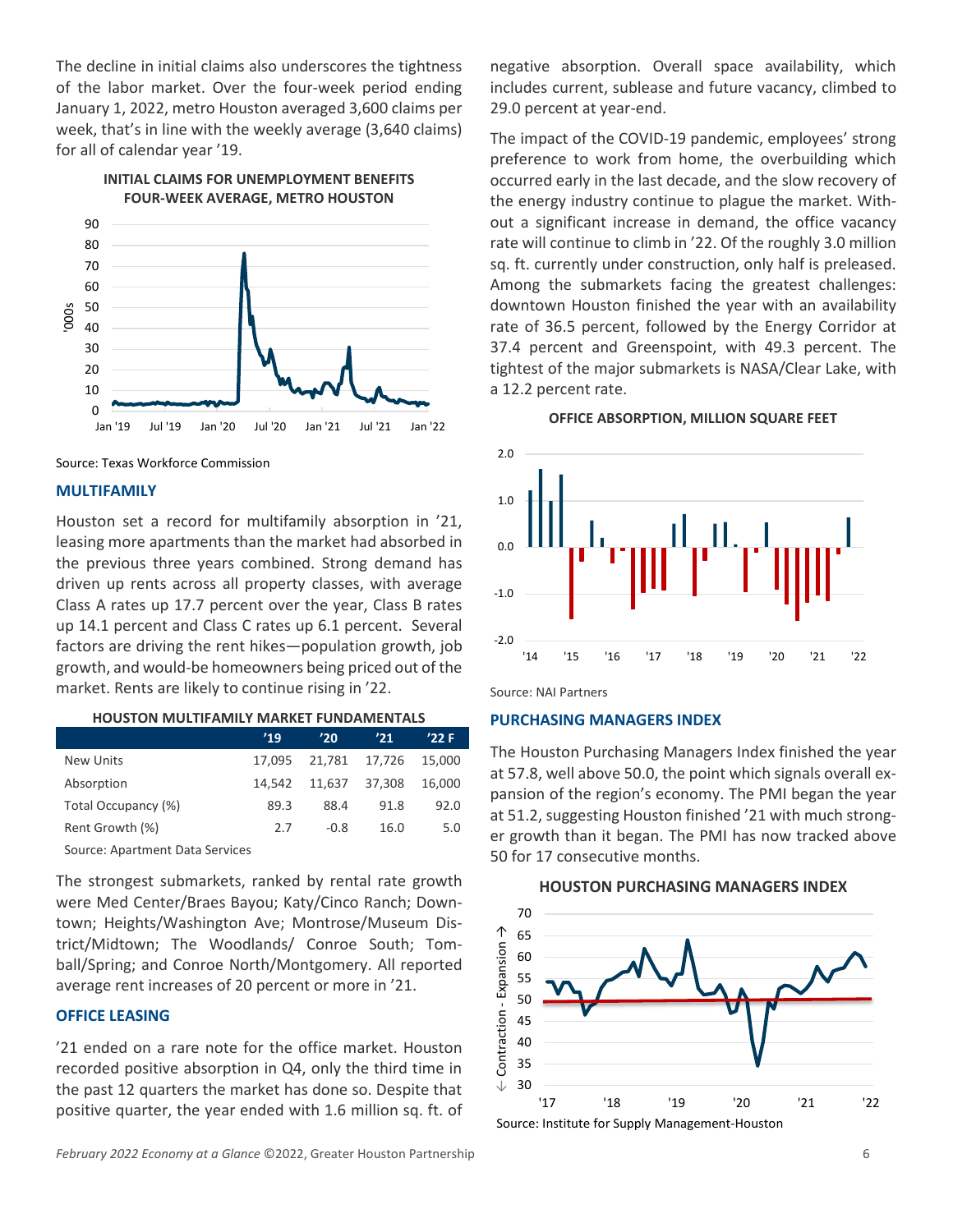The Institute for Supply Management, which gathers data from local purchasing managers to calculate the index, also publishes subcomponents of the PMI. Every subcomponent shows '21 ended on a stronger note than it began.

**HOUSTON PMI, SELECTED COMPONENTS**

| <b>Index</b>        | <b>Dec</b> '20 | <b>Dec</b> '21 | Change |  |  |
|---------------------|----------------|----------------|--------|--|--|
| <b>Houston PMI</b>  | 51.5           | 57.8           | 6.3    |  |  |
| Sales/New Orders    | 55.1           | 56.6           | 1.5    |  |  |
| Production          | 54.1           | 53.7           | $-0.4$ |  |  |
| Employment          | 46.0           | 57.5           | 11.5   |  |  |
| Purchases           | 53.7           | 54.4           | 0.7    |  |  |
| <b>Lead Times</b>   | 58.6           | 62.8           | 4.2    |  |  |
| Purchased Inventory | 53.8           | 52.3           | $-1.5$ |  |  |
| Finished Inventory  | 51.4           | 47.5           | $-3.9$ |  |  |

Note: Finished and purchased inventory are inversely related to the other

components; values below 50 signal expansion in the local economy. Source: Institute for Supply Management-Houston

ISM Houston also publishes a forecast component of the PMI. Like the overall PMI, any reading above 50 is good and suggests the direction of the Houston economy over the next three months. In December, the forecast component registered 55.7, slightly up from 54.1 in December of '20.

# **RETAIL LEASING**

Retail remains one of the tightest real estate markets in Houston. Demand for space outstripped new supply in '21, a phenomenon not seen since '16. Job growth, population growth, income growth and a suburban housing boom are driving retail construction and absorption.

#### **RETAIL MARKET OVERVIEW**

|                            | Q4/21     | Q4/20     |
|----------------------------|-----------|-----------|
| Vacancy (%)                | 5.9       | 6.5       |
| <b>Under Construction</b>  | 3,672,124 | 3,243,912 |
| Asking Rent/\$ Month (NNN) | 19.13     | 18.34     |
| Net Absorption             | 1,529,636 | 1,380,045 |
| Leasing Activity           | 1,982,137 | 1,983,831 |
| <b>Deliveries</b>          | 510,030   | 1,045,073 |
| Source: NAI Partners       |           |           |

As of late December, roughly 3.7 million square feet was under construction, with another 5.0 million proposed. The demand for retail real estate will likely surpass supply past '22 and well into '23.

# **SALES TAX COLLECTIONS**

Over 100 cities and municipalities in the metro Houston area collect the sales and use tax. The Partnership tracks collections for the 12 largest, which represent 85 percent of the region's total. In the first 11 months of '21 (full year data is not yet available), all of those cities reported increased collections compared to the same period in '20. Eleven of the 12 reported double-digit increases. Granted, some of the increase is due to inflation, but even allowing for that the increases have been significant.

# **SALES TAX COLLECTIONS, 12-MONTH CHANGE 12 MOST POPULOUS HOUSTON-AREA CITIES**



Source: Texas Comptroller of Public Accounts

Not all of the increase is attributed to a jump in consumer spending. Businesses pay taxes on their purchases as well. Research by Robert W. (Bill) Gilmer, Executive Director at the University of Houston Institute for Regional Forecasting, shows that sales tax collections on business purchases are more susceptible to changes in the local business cycle than consumer purchases. The recent surge in collections suggests the local business community is enjoying a strong rebound from the initial impact of the COVID-19 recession.

# **UNEMPLOYMENT**

As the year ended, Houston's unemployment rate approached pre-pandemic levels. The rate peaked at 14.0 percent in April '20, began '21 at 7.6 percent, and steady job growth throughout the year brought the rate down to 4.8 percent by December. The rate fell even as the civilian labor force grew by over 100,000 workers. The local labor pool is now larger than prior to the pandemic.

Houston's unemployment rate may tick up in January and February as the economy suffers a temporary setback due to the Omicron surge. Initial claims for unemployment insurance ticked up in early January, but as new infections peak and trend downward, workers will be re-hired and the rate should resume its downward glide.

| <b>METRO HOUSTON LABOR FORCE</b> |                |                |                |           |  |  |
|----------------------------------|----------------|----------------|----------------|-----------|--|--|
|                                  | <b>Feb '20</b> | <b>Apr</b> '20 | <b>Dec</b> '20 | Dec '21   |  |  |
| Labor Force                      | 3,486,370      | 3,278,843      | 3,409,040      | 3,482,713 |  |  |
| Employed                         | 3,353,444      | 2,819,611      | 3,148,520      | 3,314,497 |  |  |
| Unemployed                       | 132,926        | 459,232        | 260,520        | 168,216   |  |  |
| Unemp Rate                       | 3.8%           | 14.0%          | 7.6%           | 4.8%      |  |  |
|                                  |                |                |                |           |  |  |

Source: Texas Workforce Commission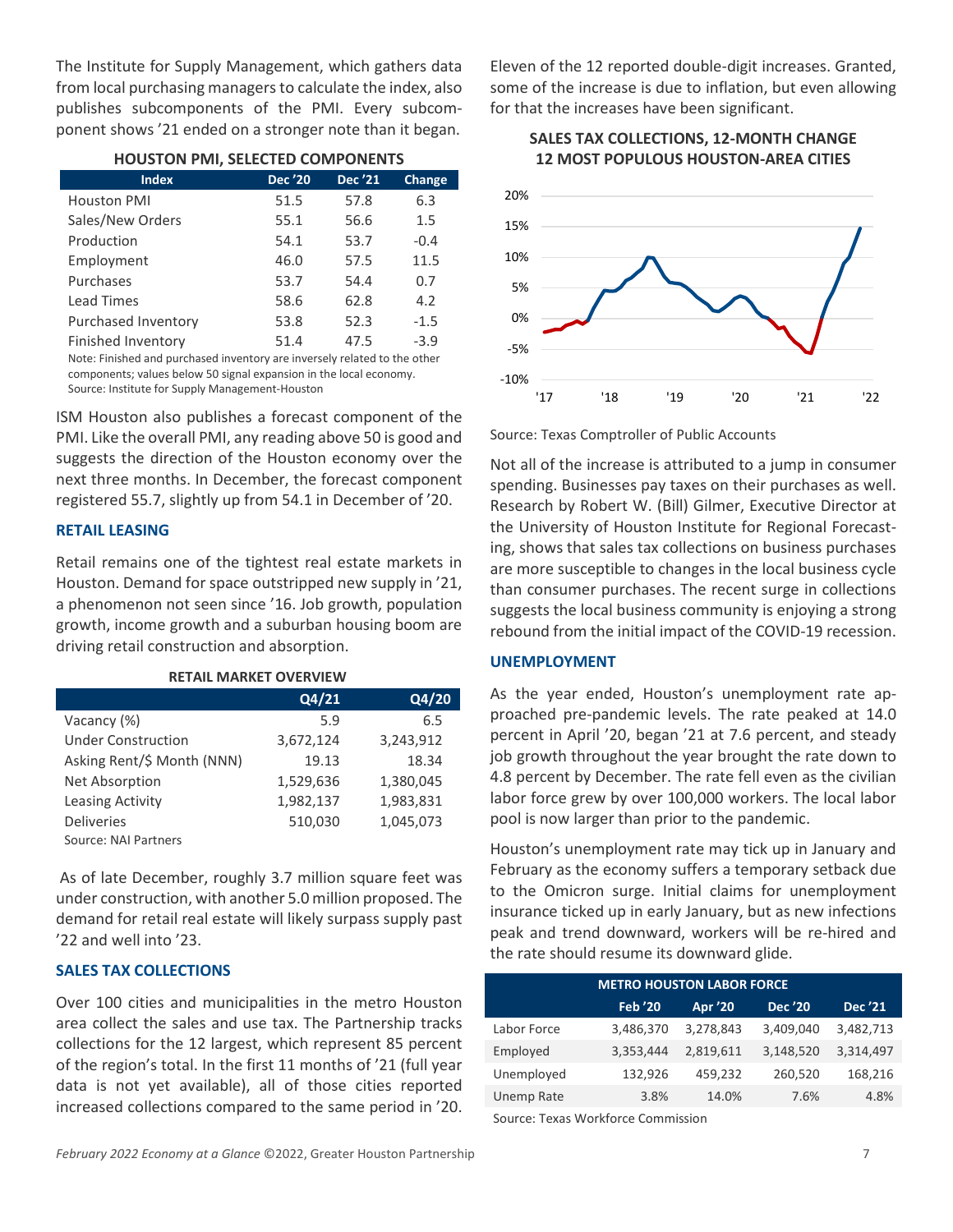#### **VEHICLE SALES**

Houston-area auto dealers sold over 274,000 vehicles in '21, slightly above volume forecasted for the year, well above '20 sales levels, but below where sales would have been if not for lack of inventory.



Source: TexAuto Facts published by InfoNation, Inc.

Normally, vehicle sales are a good proxy for local consumer sentiment, falling as the economy softens and Houstonians worry about layoffs and rising as the economy strengthens and job growth resumes. That relationship weakened in '21. Sales would have been much higher if not for a lack of inventory on dealers' lots. According to the National Auto Dealers Association, inventory levels at the end of December totaled 1.1 million units, down 59.1 percent compared with the 2.8 million units in December the previous year.

Lack of inventory drove up prices. InfoNation reports that between January '21 and December '21, the average price of a new vehicle sold in Houston jumped more than \$6,000. Sales of trucks and SUVs, which tend to cost more than cars and sedans, garnered a larger share of the market, which may account for some of the price increases.



**AVERAGE RETAIL PRICE TRUCKS, SUVS, CARS**

**ANNUAL VEHICLE SALES, METRO HOUSTON**

#### **SAVE THE DATE**

The Partnership offers a series of webinars and presentations throughput the year on local, U.S. and global economic trends. The purpose of these events is to provide members with the most current information available so they make better informed purchase, hiring, and investment decisions. The Partnership has seven economic outlook events planned so far this year. Please mark your calendars for the following dates:

# **UPCOMING ECONOMY EVENTS**

| <b>Date</b>   | <b>Event</b>                      |  |  |  |
|---------------|-----------------------------------|--|--|--|
| March 9       | Local Economic Update             |  |  |  |
| April 6       | U.S. Economic Update              |  |  |  |
| <b>May 20</b> | Global Outlook                    |  |  |  |
| August 4      | <b>Houston Facts Presentation</b> |  |  |  |
| September 14  | Local Economic Update             |  |  |  |
| October 5     | U.S. Economic Update              |  |  |  |
| December 6    | 2023 Regional Forecast            |  |  |  |

Information on how to register for the above events will be posted at the [Partnership's website](https://www.houston.org/events) and in this newsletter closer to the scheduled dates. If your firm would like to sponsor one of these events, please reach out to Terry Leibowitz, Events & Programs Director, 713-844-3644 or [tleibowitz@houston.org](mailto:tleibowitz@houston.org)

*Elizabeth Balderrama, Heath Duran, Annaissa Flores, Patrick Jankowski and Roel Martinez contributed to this issue of Houston, The Economy at a Glance.*

# **STAY UP TO DATE**

For past issues of **Economy at a Glance**, click [here](https://www.houston.org/houston-data/economy-glance-january-2022) and scroll to the bottom.

If you're a not a member of the Greater Houston Partnership and would like to subscribe to **Economy at a Glance**, please click [here](https://lp.constantcontactpages.com/su/dJBuIYJ/glance) and enter your email address. For information about joining the Partnership, call Member Engagement at 713-844-3683.

The Key Economic Indicators are **updated whenever any data change** — typically, ten or so times per month. If you would like to receive these updates by email, usually accompanied by commentary, clic[k here.](https://lp.constantcontactpages.com/su/IrPo03r/KEI)

Source: TexAuto Facts published by InfoNation, Inc.